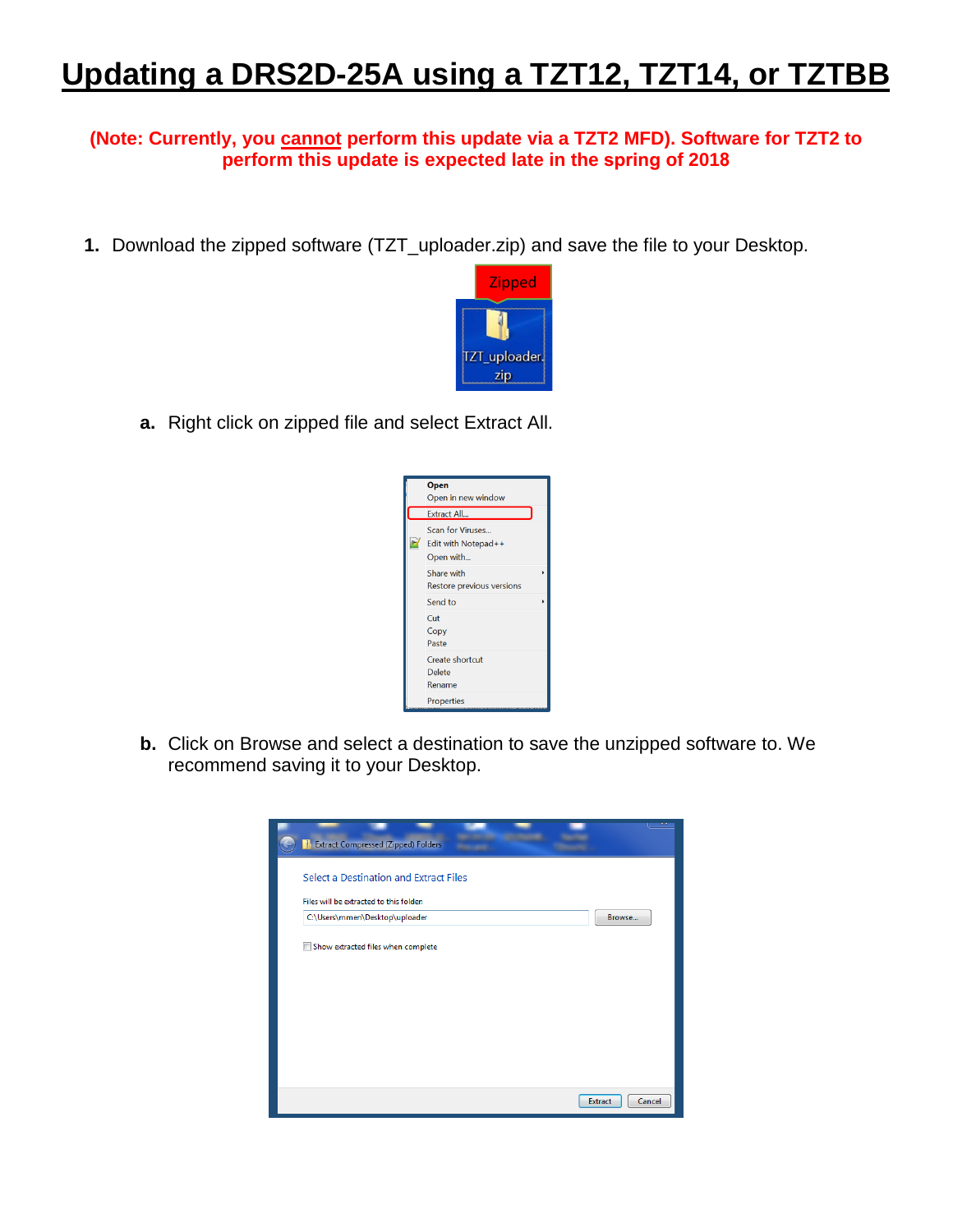**c.** You will now notice that the unzipped "TZT uploader" folder is on your Desktop.



**d.** Now open this folder and drag and drop the **"uploader"** folder on to the root of the SD card. Nothing other than the "**uploader"** folder can be on the root of the SD card.

| <b>Name</b> | Date modified    | ype         |
|-------------|------------------|-------------|
| uploader    | 4/4/2016 2:58 PM | File folder |

**i.** The following depicts the content of the **"uploader"** folder. This is only to be used as a reference as to the contents inside the uploader folder. As mentioned above in step 1 d., only the unzipped **"uploader"** folder is placed on the root of the SD card.

| <b>DRS OPEN</b>                        | 7/25/2016 10:03 AM | File folder           |              |
|----------------------------------------|--------------------|-----------------------|--------------|
| <b>DRS RADOME</b>                      | 7/25/2016 10:03 AM | File folder           |              |
| OB.<br>DIIController.exe               | 7/25/2016 10:03 AM | Application           | 641 KB       |
| DIController MFD.exe                   | 7/25/2016 10:03 AM | Application           | 37 KB        |
| ewfapi.dll                             | 7/25/2016 10:03 AM | Application extension | 9 KB         |
| InitialDll.dll                         | 7/25/2016 10:03 AM | Application extension | 1,586 KB     |
| InitialDII MFD.dll                     | 7/25/2016 10:03 AM | Application extension | 13 KB        |
| Uploader.exe                           | 7/25/2016 10:03 AM | Application           | 44 KB        |
| <b>UNIVERSITY IUploader MFD.exe</b>    | 7/25/2016 10:03 AM | Application           | <b>28 KB</b> |
| MaxSea.Porting.Mfd.dll                 | 7/25/2016 10:03 AM | Application extension | 69 KB        |
| <b>NMEA</b><br>2000<br>N2KUploader.exe | 7/25/2016 10:03 AM | Application           | 1,704 KB     |
| N2KUploader_MFD.exe                    | 7/25/2016 10:03 AM | Application           | <b>65 KB</b> |
| NN3DllsForN2KUploader.dll              | 7/25/2016 10:03 AM | Application extension | 2,376 KB     |
| NN3DllsMFDForN2KUploader.dll           | 7/25/2016 10:03 AM | Application extension | 425 KB       |
| nwuppg_windowsce.exe                   | 7/25/2016 10:03 AM | Application           | 61 KB        |
| nwuppg windowsxp.exe                   | 7/25/2016 10:03 AM | Application           | <b>61 KB</b> |
| NwuppgCE.dll                           | 7/25/2016 10:03 AM | Application extension | 44 KB        |
| NwuppgXP.dll                           | 7/25/2016 10:03 AM | Application extension | 2,685 KB     |
| sDHCPServer.conf                       | 7/25/2016 10:03 AM | <b>CONF File</b>      | 3 KB         |
| I' sDHCPServer.exe                     | 7/25/2016 10:03 AM | Application           | <b>80 KB</b> |

**2.** Connect TZT MFD and the DRS radar sensor via Ethernet, then power both on. We recommend that only the DRS radar sensor and the updating TZT MFD be connected on the Ethernet network at this time. If this is impractical, then have only one DRS and TZT MFD powered on at a time.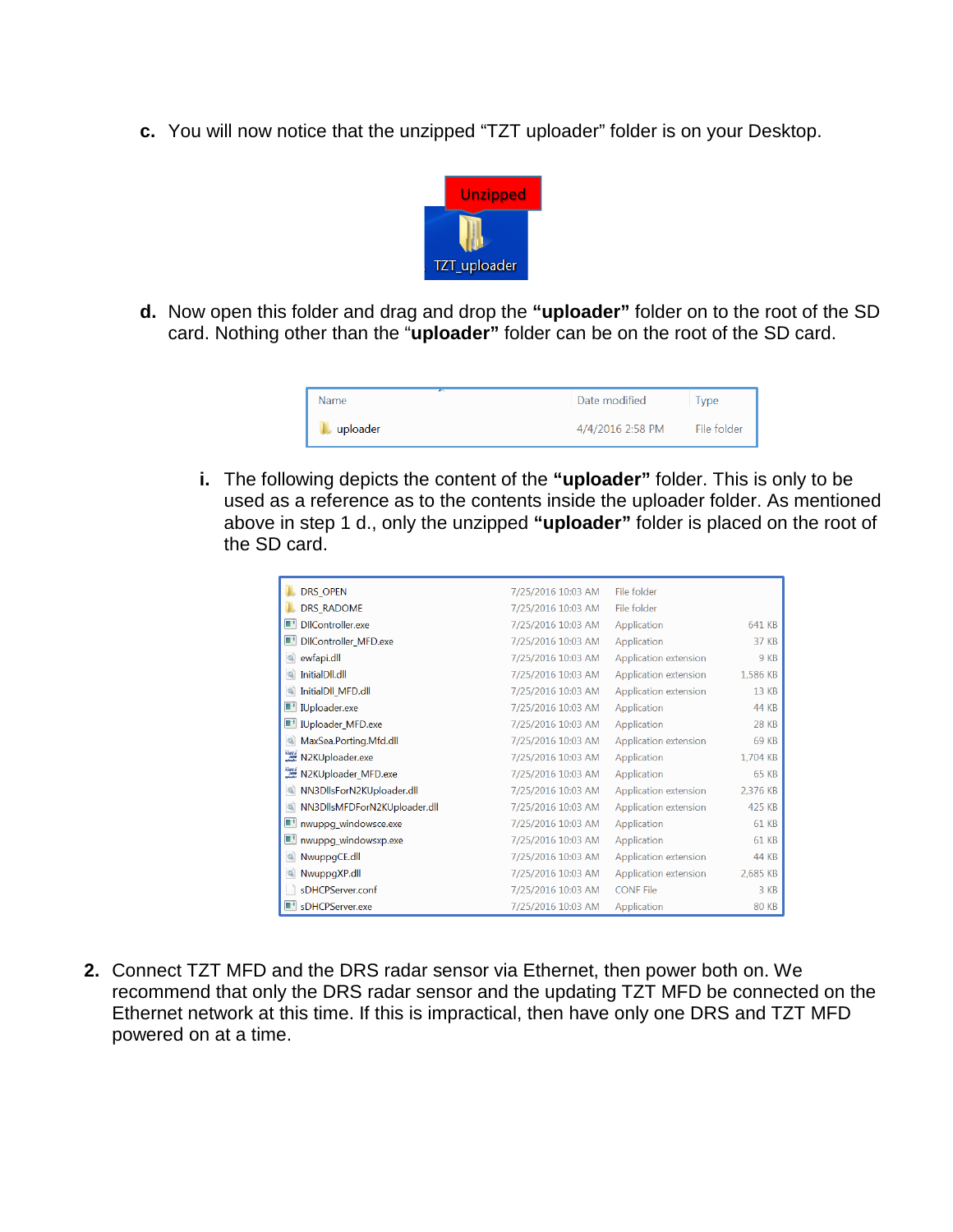**3.** After the TZT MFD is completely booted up, insert the SD card containing the software into the right SD slot then press the "Home button" select Menu>Initial Setup>Update Network Equipment, then select (Launch).



The system will launch into the update mode: Please Wait

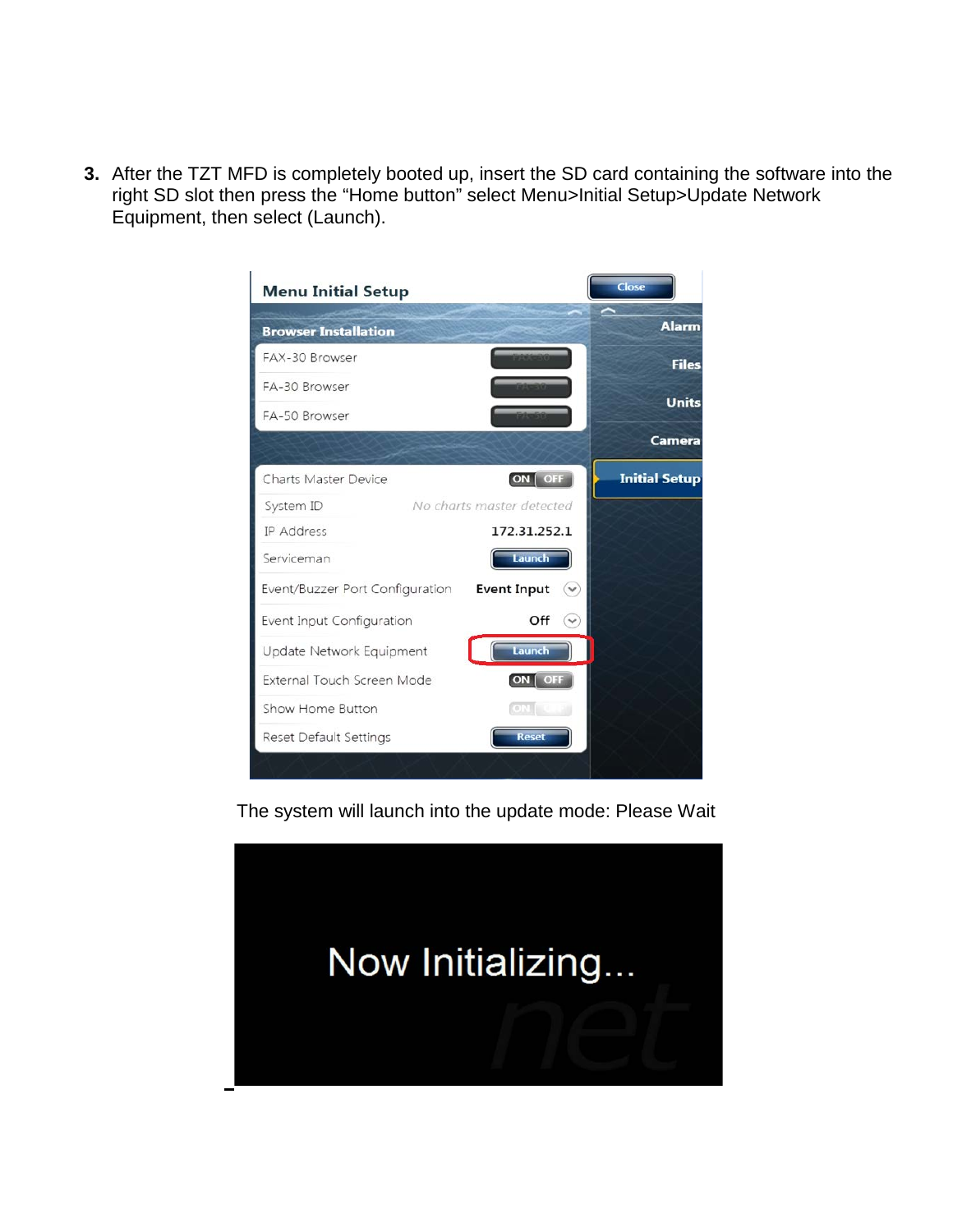- **4.** After the Uploader program starts, confirm that the DRS radar senor is displayed and the update box is checked, then push the Start button.
- **NOTE:** If you do not see the DRS listed after initialization, proceed to the following step:
	- a. Power OFF and Power ON the DRS. Do not power off the MFD.
	- b. Wait for two minutes
	- c. Click "Scan" on the MFD to refresh the list

| Update                 | Product name | Update item                                      | Current pros# | Prost in Strase Device | Result  |
|------------------------|--------------|--------------------------------------------------|---------------|------------------------|---------|
| $\vert\mathbf{x}\vert$ | DRS_RADOME   | Application                                      | 17:03:03:02   | $18:***:***$           |         |
|                        |              |                                                  |               |                        |         |
|                        |              |                                                  |               |                        |         |
|                        |              |                                                  |               |                        |         |
|                        |              |                                                  |               |                        |         |
|                        |              |                                                  |               |                        |         |
|                        |              |                                                  |               |                        |         |
|                        |              |                                                  |               |                        |         |
|                        |              |                                                  |               |                        |         |
|                        |              |                                                  |               |                        |         |
|                        |              |                                                  |               |                        |         |
|                        |              |                                                  |               |                        |         |
|                        |              |                                                  |               |                        |         |
|                        |              |                                                  |               |                        |         |
|                        |              |                                                  |               |                        |         |
|                        |              |                                                  |               |                        |         |
|                        |              |                                                  |               |                        |         |
|                        |              |                                                  |               |                        |         |
|                        |              |                                                  |               |                        |         |
| Version                |              | Please click "START" with use of the cursor pad. |               | Time left:             | 2 [min] |
|                        |              |                                                  |               |                        |         |
|                        |              |                                                  |               |                        |         |
|                        |              |                                                  |               |                        |         |
|                        | Start        |                                                  | Scan          | Exit                   |         |
|                        |              |                                                  |               |                        |         |

**5.** The update sequence begins as follows.

| $\boxtimes$<br>DRS_RADOME<br>and the control of the<br>NOW UPDATING<br>- 1<br>Time left : | Update | Product name | Update item | Current prog# | Prog# in Strage Device | Result  |
|-------------------------------------------------------------------------------------------|--------|--------------|-------------|---------------|------------------------|---------|
|                                                                                           |        |              | Application | 17:03:03:02   | $18:***:*$             |         |
|                                                                                           |        |              |             |               |                        |         |
|                                                                                           |        |              |             |               |                        |         |
|                                                                                           |        |              |             |               |                        |         |
|                                                                                           |        |              |             |               |                        |         |
|                                                                                           |        |              |             |               |                        |         |
|                                                                                           |        |              |             |               |                        |         |
|                                                                                           |        |              |             |               |                        |         |
|                                                                                           |        |              |             |               |                        |         |
|                                                                                           |        |              |             |               |                        |         |
|                                                                                           |        |              |             |               |                        |         |
|                                                                                           |        |              |             |               |                        |         |
|                                                                                           |        |              |             |               |                        |         |
|                                                                                           |        |              |             |               |                        |         |
|                                                                                           |        |              |             |               |                        |         |
|                                                                                           |        |              |             |               |                        |         |
|                                                                                           |        |              |             |               |                        |         |
|                                                                                           |        |              |             |               |                        |         |
|                                                                                           |        |              |             |               |                        |         |
|                                                                                           |        |              |             |               |                        |         |
|                                                                                           |        |              |             |               |                        |         |
|                                                                                           |        |              |             |               |                        | 2 [min] |
|                                                                                           |        |              |             |               |                        |         |
| Now updating                                                                              |        |              |             |               |                        |         |